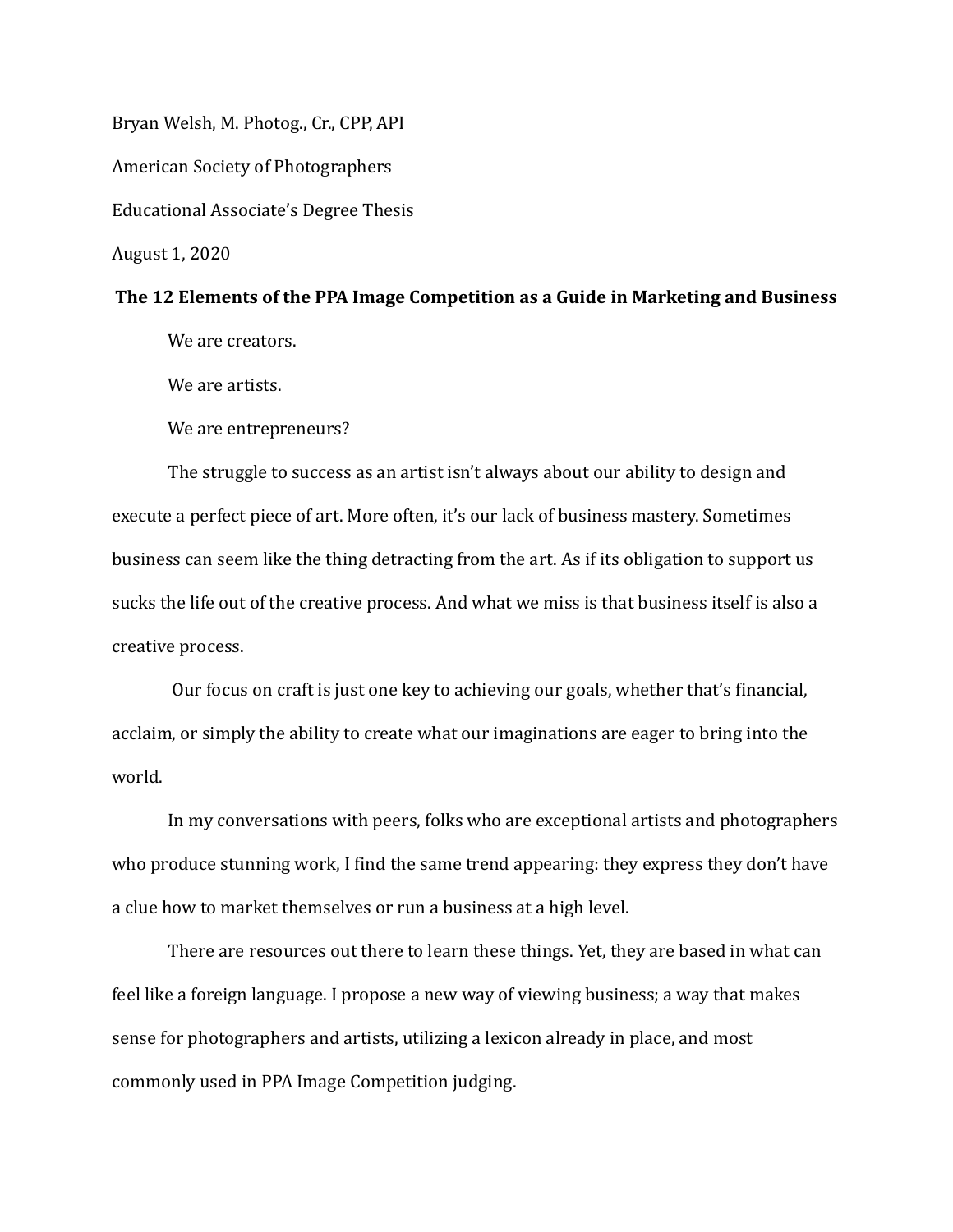The 12 Elements of a Merit Image are used to frame the conversation of what makes a merit-worthy image and gives structure to the judging process. As image creators, we have become adept at incorporating these elements into our creative process, and thus, our art is ever evolving.

As many photographers and artists struggle as business owners due to a lack of business acumen, I propose we use the language we already understand and superimpose it onto our understanding of business. The following is a blueprint for business development, marketing and business practices using the trusted 12 Elements as our point of reference.

|  | Table 1 correlation of the 12 elements to business concepts |  |  |  |  |  |  |
|--|-------------------------------------------------------------|--|--|--|--|--|--|
|--|-------------------------------------------------------------|--|--|--|--|--|--|

| The 12 Elements                                                              | <b>Translation to Business Concepts</b> |  |  |  |
|------------------------------------------------------------------------------|-----------------------------------------|--|--|--|
| Impact                                                                       | Your Why / Purpose                      |  |  |  |
| Composition/Center of Interest                                               | Marketing Mix and Target Market         |  |  |  |
| Technical Excellence, Color Balance,<br>Presentation, Lighting and Technique | <b>Operation Excellence</b>             |  |  |  |
| Creativity/Style                                                             | Unique Selling Proposition              |  |  |  |
| Story Telling/Subject Matter                                                 | <b>Your Marketing Message</b>           |  |  |  |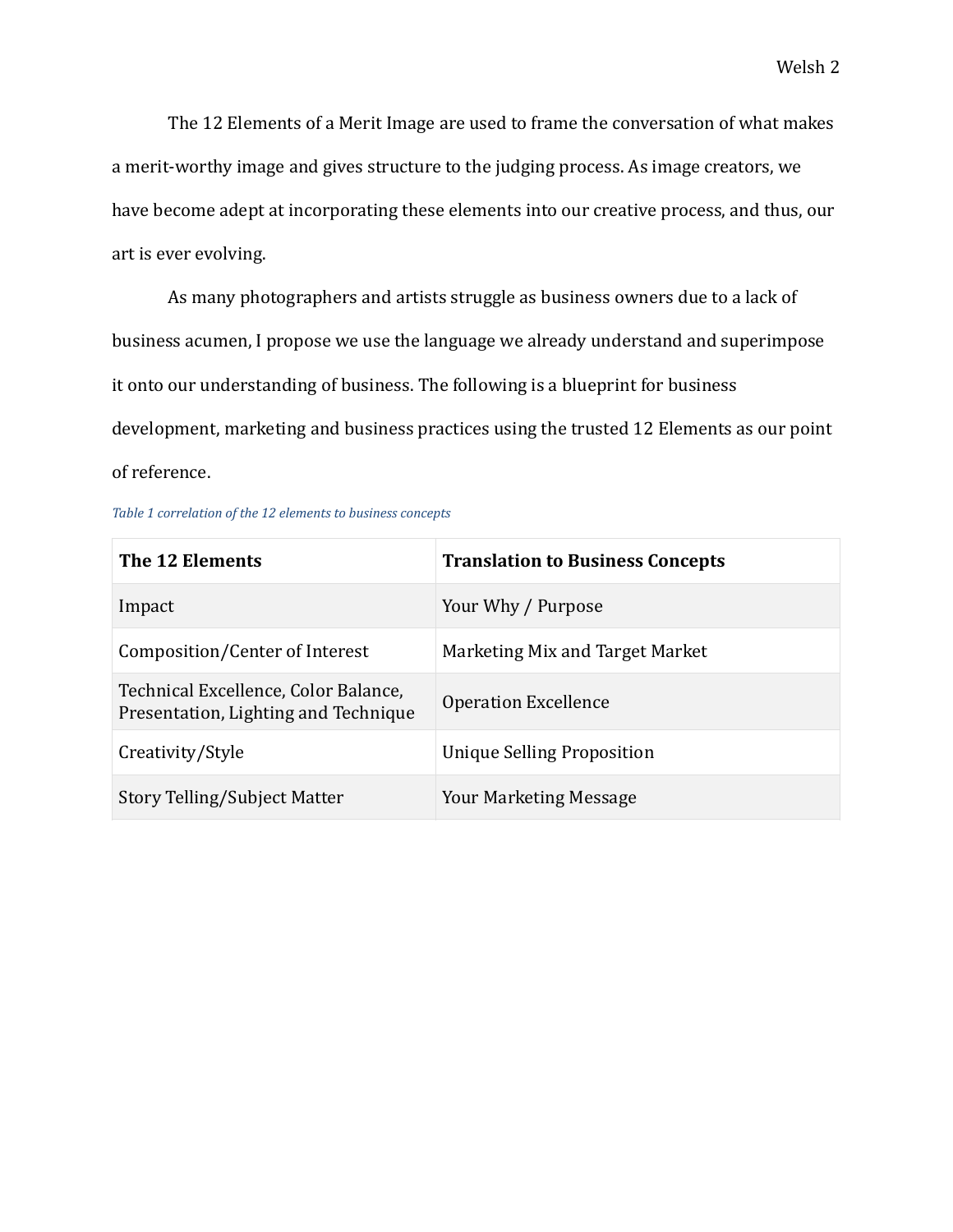

Fig. 1. from the PPA article: *A Fresh Way to Look at the 12 Elements*, by Lisa Dillon and Bryan Welsh **Impact** 

Impact is our why or purpose. Simon Sinek outlines why finding our why is so important in driving positive results in the book "Start with Why". "People don't buy WHAT you do, they buy WHY you do it," (Sinek 41), and he goes on to illustrate how this clear message makes us feel special, safe, and included, thus inspiring us to be more. This sense of feeling through what impact we want to make, and who we want to impact, is vital to any of our communication efforts. It frames the picture we endeavor to create, laying a foundation upon which we can build a healthy business.

The United States Marines have a motto "semper fidelis", Latin for always faithful. (military.com) The Marines have a culture promoting each of its servicemen is a part of something greater than the one individual. All branches of the military share this strong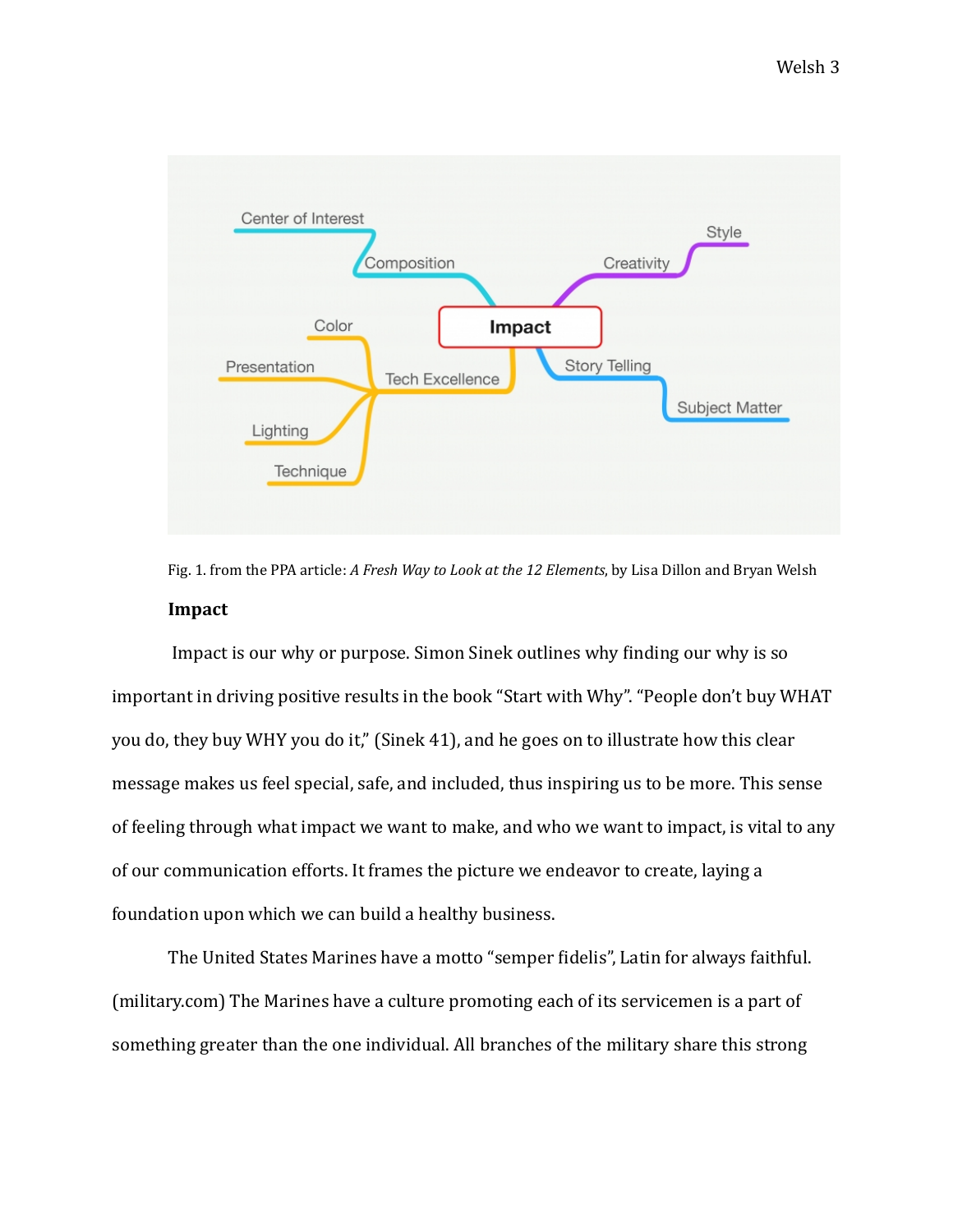sense of purpose. The lack of defined purpose derails many businesses as they struggle to know themselves beyond just the profit motive.

As humans, being a part of something greater than self is hard wired. We want to connect, we want to see ourselves in others, to be represented, accepted, and celebrated. Part of our why and purpose as creators of art and business can't be determined without the consideration of who we're creating for.

In "Tribes", Seth Godin delves into the psychology of community, which he refers to as tribe. Seth says, "A tribe is a group of people connected to one another, connected to a leader, and connected to an idea" (Godin 1). I daresay one impact we as artists wish to make is to connect through our creations. The reflections of our soul we exhibit to the world are a clear call to others to find our tribe members. "Do you see yourself in my work?"

So, why do you do what you do? Who do you do it for? Why do you do it for them? With these questions answered, we develop a deeper sense of our impact as business owners as well as artists and we connect to our tribe with authentic intention.

Another benefit of knowing our why is to help sustain us during times of adversity. No one establishes a business without asking themselves at least once or twice if it's really worth it. Many of us consider quitting. It is at this time of struggle that having a keen sense of purpose and why helps sustain us.

How do we as artists and business owners define our purpose? Let us go back to Simon Sinek and look at his other book, "Find Your Why", the follow up to "Start With Why". A good why resonates with us, will be clear, and actionable. "If we want to feel an undying passion for our work, if we want to feel we are contributing to something bigger than ourselves, we all need to know our WHY" (Sinek 7).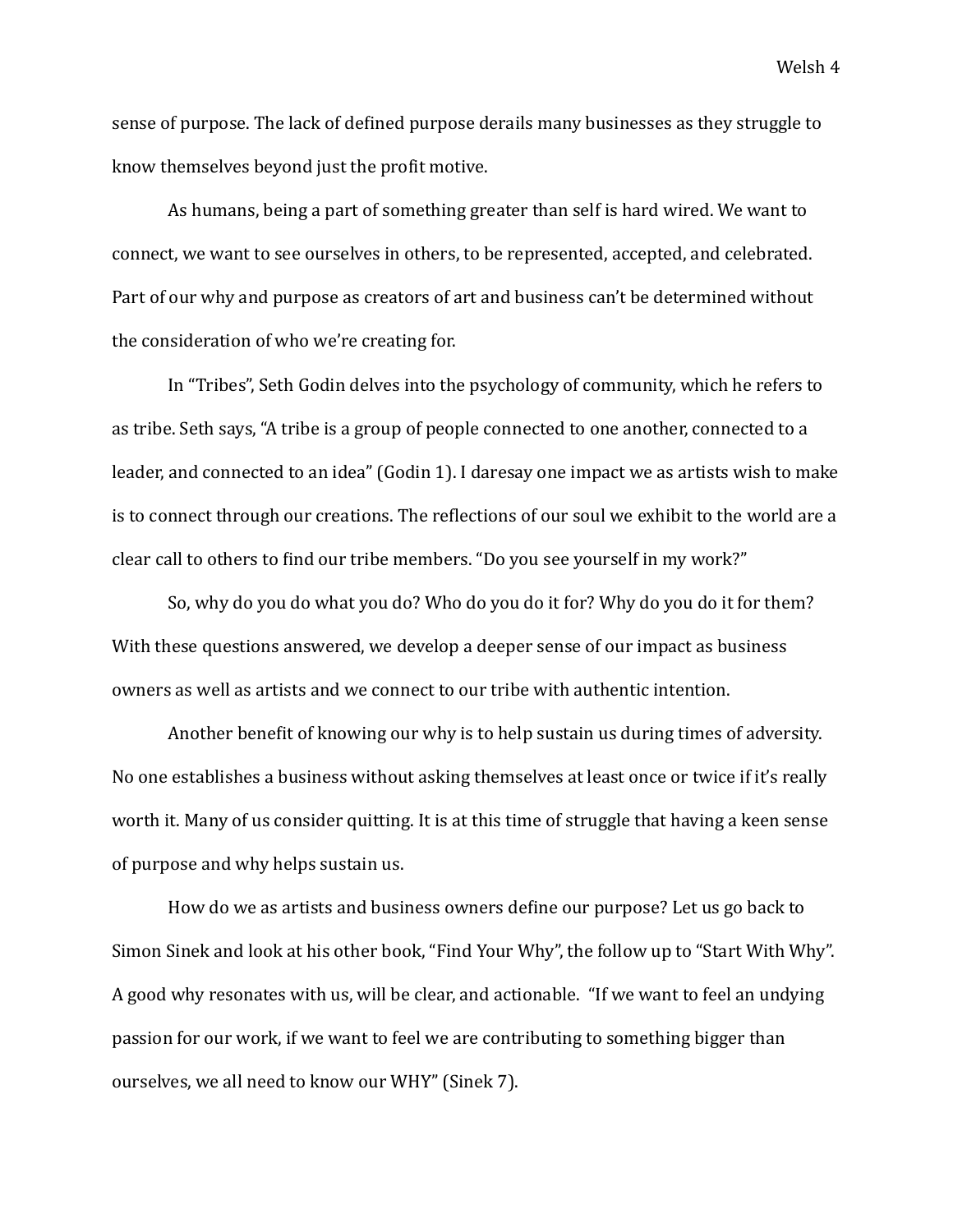Companies like TOMS shoes have a clear why communicated through its charitable efforts. Buying TOMS shoes, the customer is aligning with the organization to make a difference. TOMS shoes why is expressed consistently throughout their marketing efforts: "Progress with every purchase" (toms.com/impact). 

Another company with a strong why and impact is Warby Parker, the eyeglasses company. Their origins are in giving. "Buy a pair, give a pair. Alleviating the problem of impaired vision is at the heart of what we do, and with your help, our impact continues to expand" (warbyparker.com). This sense of belonging to the cause is one of the key reasons I personally now only wear Warby Parker eyewear. Warby Parker also keeps it simple to understand. They go on to say, "There's nothing complicated about it. Good eyewear, good outcome" (warbyparker.com). In developing the why message, we can consider these examples and strive to keep our message simple and personal to create a strong connection to our tribe. Endeavors rarely succeed without a strong and intentional why or impact. Don't settle for anything short of empowering.

#### **Creativity and Style**

Competition in any business is a given, no matter if you are a photographer, realtor, tech company, coffee shop, or musician. How can you stand out from the crowd? You must have a unique selling proposition (USP). In the article "5 Examples of Unique Selling Propositions" by Wendy Connick (Connick nasp.com) she talks about how your USP is a statement that communicates how your product or company is different and conceivably better than the competition.

This USP can become the company slogan. For example, the FedEx corporation: "When it absolutely, positively has to be there overnight" (fedex.com) or Domino's Pizza: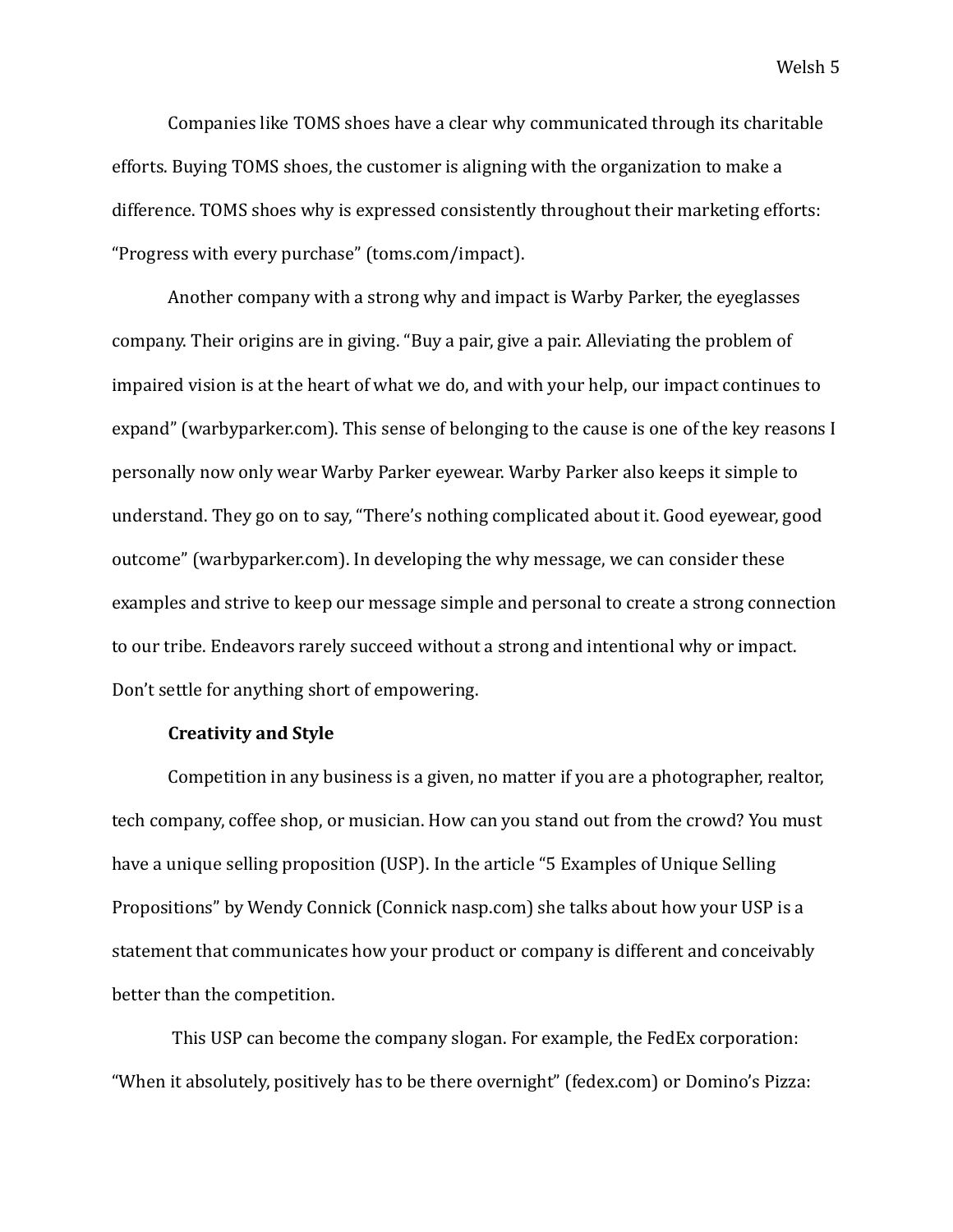"You get fresh, hot pizza delivered to your door in 30 minutes or less or it's free" (dominopizza.com). These slogans that communicate the USP become how you think about the company and is nearly impossible for any other company to take the number one position in the marketplace. Everyone else is fighting for second place.

Differentiating our companies then comes down to creativity and style. The elements of creativity and style can be hard to explain and sometimes even harder to recognize. Musicians might be the best at allowing themselves permission to differentiate with their unique style. For example, The Beatles, The Rolling Stones, and The Doors. Many people debate who is better among these three superstar bands from the 1960s. Most likely, you intuitively know the difference between them by their style. Can your prospective clients do the same with your brand and your products?

In a follow-me culture a copycat mentality can be a mistake and one that leads to mediocrity and ultimately competition on price. In the article "How To Define Price" Competition in Economics", Ellis Davidson states, "In price competition, two substantially similar products are judged by prospective consumers on their pricing, with the purchase made mostly based on which is cheaper" (Davidson smallbusiness.com). This is commonly called the race to the bottom and one that proves difficult to sustain with any healthy profit margin. 

To survive a competitive marketplace working to articulate your unique selling proposition clearly can prove to be even more important than having the best product in the marketplace. It's human nature to want to be viewed as an individual with your own characteristics even if they still follow commonly held norms. However, in developing your USP use caution to not be so on the fringes that clients can't identify with your brand and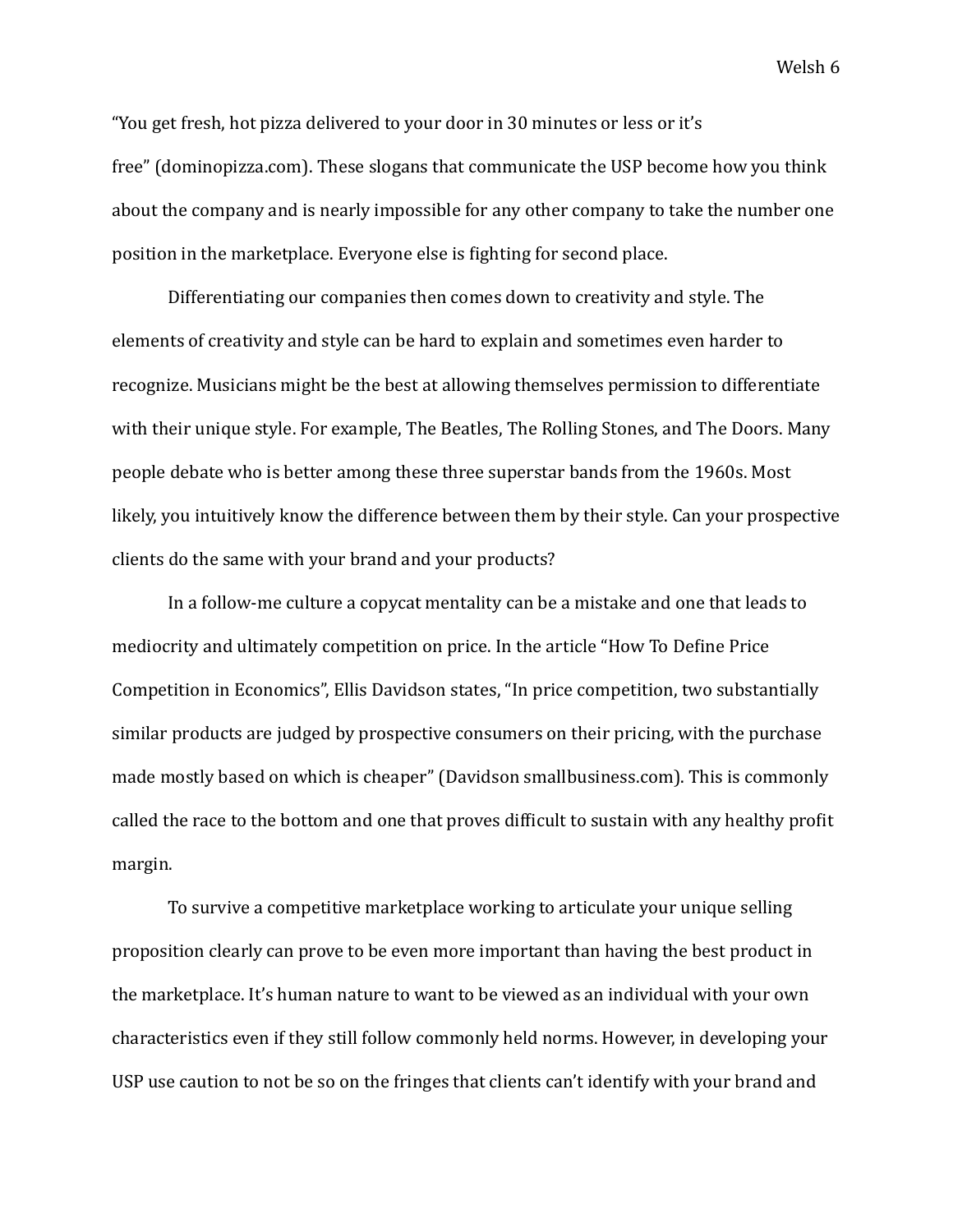ultimately choose your competition. It's a tough balancing act to be the first or most unique and yet appeal to enough of an audience to be viable and sustainable.

### **Composition and Center of Interest**

A cornerstone of photography and the visual arts is composition and using it to bring the viewer to the intended center of interest. As a business owner, our center of interest is the call to action for our potential client. In the visual arts, composition is the placement or arrangement of visual elements or ingredients in a work of art. It can also be thought of as the organization of the elements of art according to the principles of art (Wikipedia). In business, we can compare composition to our branding and messaging.

Composition techniques like the rule of thirds or leading lines have long been the standard taught in Design 101. If our goal is to capture the attention of our target audience, and we know as humans we seek to be reflected, to find people who are like us – our tribe messages that resonate to our values, personality, and lifestyle, then we can create a message that culls out all but those who we want to serve.

With them in mind, you can articulate your why and USP in a way that represents them, therefore creating a concrete connection. The saying you can't be all things to all people is accurate and something to take to heart.

Leading lines from design are the active compositional prompts that take the eye directly to the target in a manner that is both pleasing and desirable. We can compare this to attracting our ideal client to hire us for photography. Say you want to attract business owners to provide professional headshots. We know our ideal clients frequent LinkedIn. So, we create a website which includes a section of professional headshots we've produced in the past. Then we create a LinkedIn post about doing headshots, featuring a collage of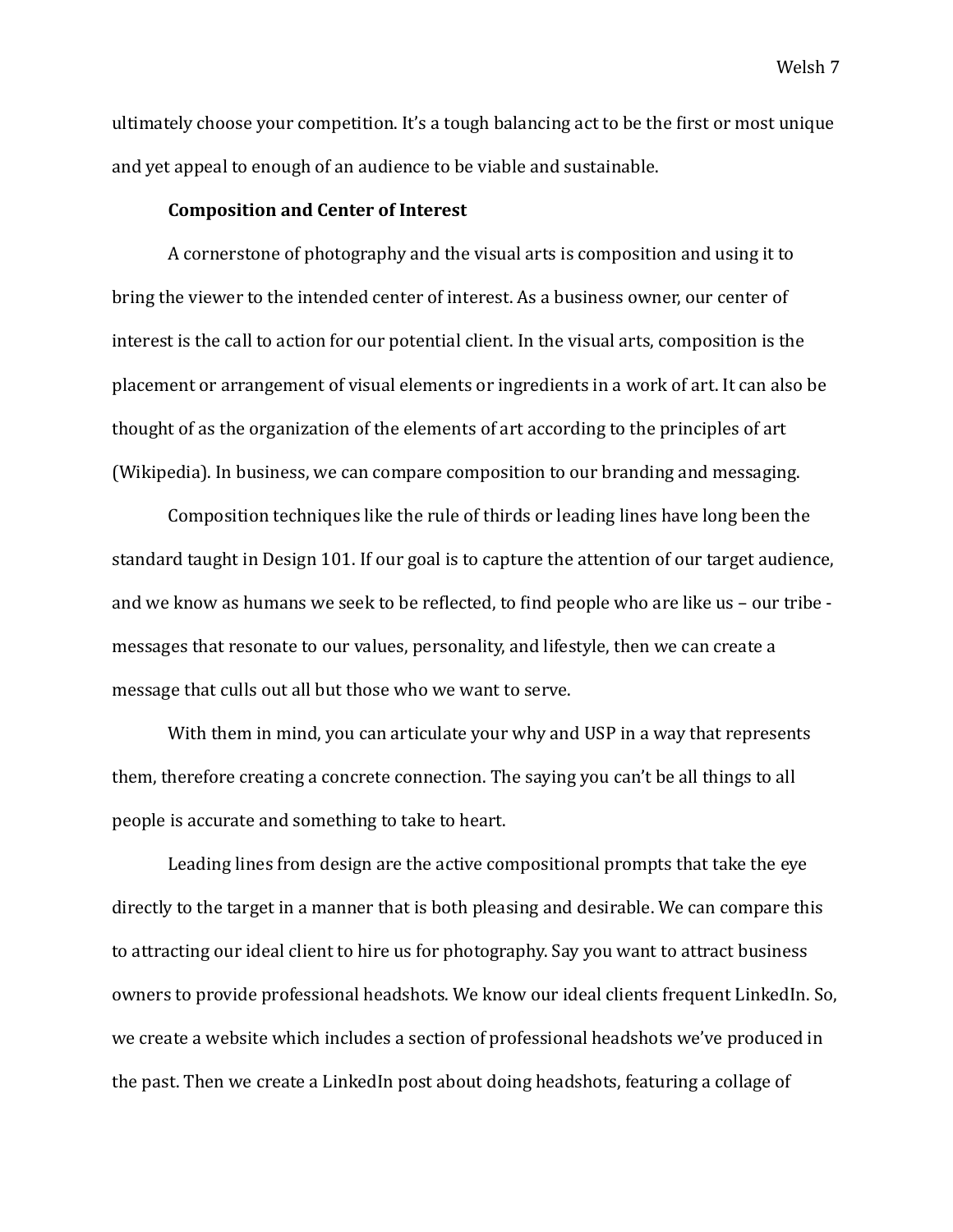headshots as samples of our past work. Business owners or professionals looking for headshots will be drawn to that LinkedIn post. This LinkedIn post includes a link to the headshots section of our webpage, and every touchpoint along the way includes contact information. 

Leading lines in this scenario are the LinkedIn posts and professional headshot samples. The center of interest is the contact information. Potential clients are drawn to this work because we're displaying other professionals just like them - indeed, they've found their tribe.

To further illustrate center of interest we can use the concept of clarity. Clarity in business can be applied to having clear vision of where you're going. Deciding what we want and being deliberate about each action to move our business toward that destination will help us grow efficiently. Clarity can also be applied to business as being specific about plans. "I want to go into business as a photographer," is the broad brush stroke. Our business plans need detail. What kind of photography do we want to create? What does our ideal client look like? Where do we want to provide these services? Completing a comprehensive business plan fleshes out our plans and builds the image in our mind that we want to bring into fruition.

# **Storytelling and Subject Matter**

The point of a great story is to bring the audience into a personal relationship. A powerful tool that marketers, artists, authors, and all other creators have at their disposal is storytelling. Stories educate, entertain, and provide a reflection our clients can test to see if they see themselves emulated in our work.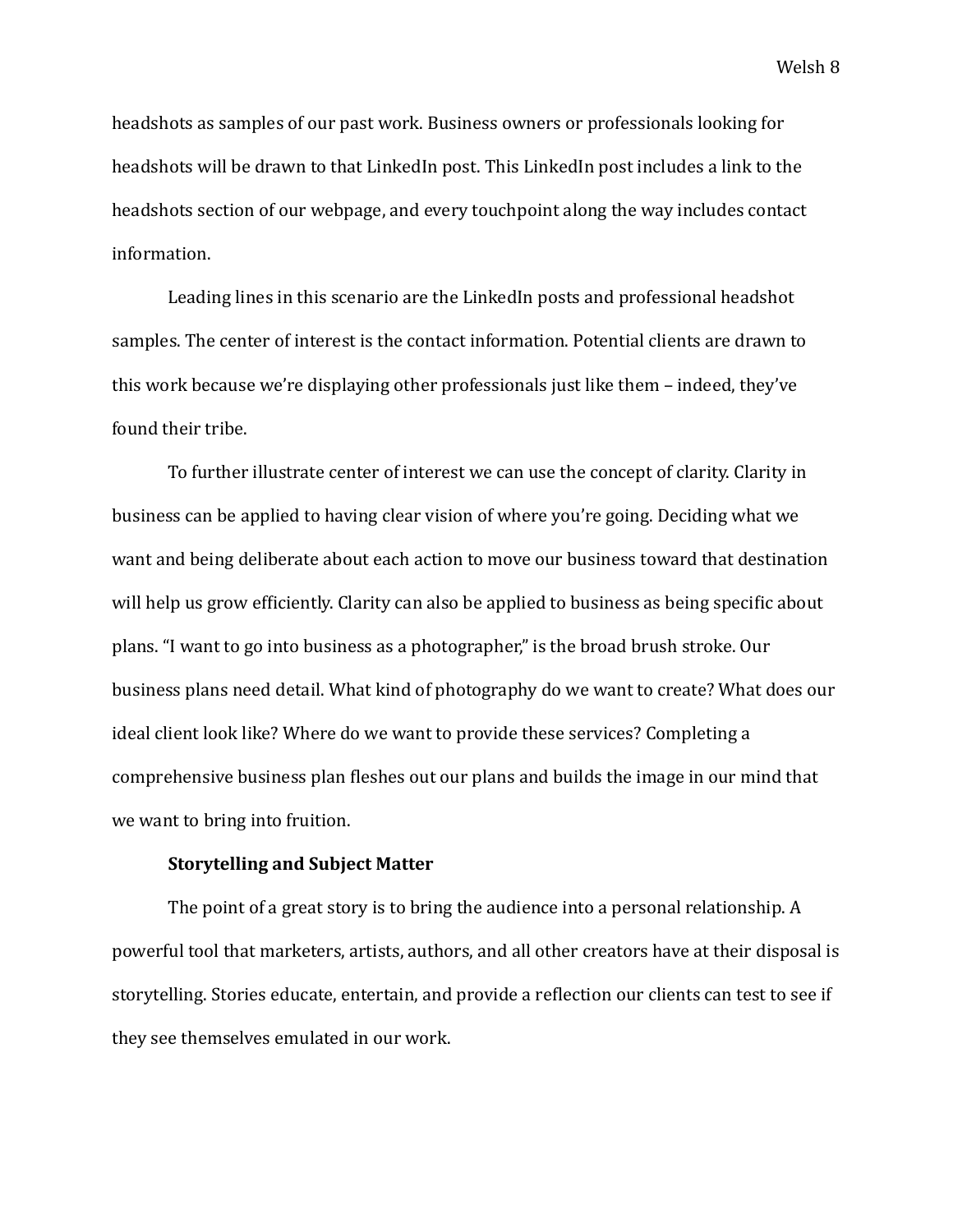Gone are the days of the one-size-fits-all messages. Our audience is more diverse and receives other marketing messages on a magnitude never seen before in human history. We must craft messages our potential clients understand and gives them the feeling the product was made just for them.

In image competitions many competitors ask for input or crowd source their titles to see what resonates and speaks to a group of fellow competitors. This testing is similar to a practice in marketing called A/B testing where two different versions of advertisements are tested to see which one has the best conversion rate.

If we use this proven testing model with our competition titles, I contend we should also use it in our marketing messages (storytelling), so we find the chord that best resonates with our intended audience. In the article "The Key to Creating Content That Resonates with Your Audience" Beth Hayden says, "One job you have as a content marketer is to think of your reader as a tuning fork. You need to publish great content to create resonance with that reader – to get that person to emit a particular tone that gets them to know, like, and trust you" (Hayden copyblogger.com).

The movie "Black Panther" was acclaimed because a generation of black youth for the first time said, "I see a superhero who looks like me." In the article "Why 'Black Panther' is a Defining Moment for Black America" in the New York Time Magazine, Wallace describes Ryan Coogler's film as a vivid re-imagination of something black Americans have cherished for centuries: Africa as a dream of wholeness, greatness, and selfrealization" (Wallace nytimes.com).

Storytelling is key to the deep relationship to our subject. Spend the time and craft the narrative. From this story, the proceeding elements will land more accurately where we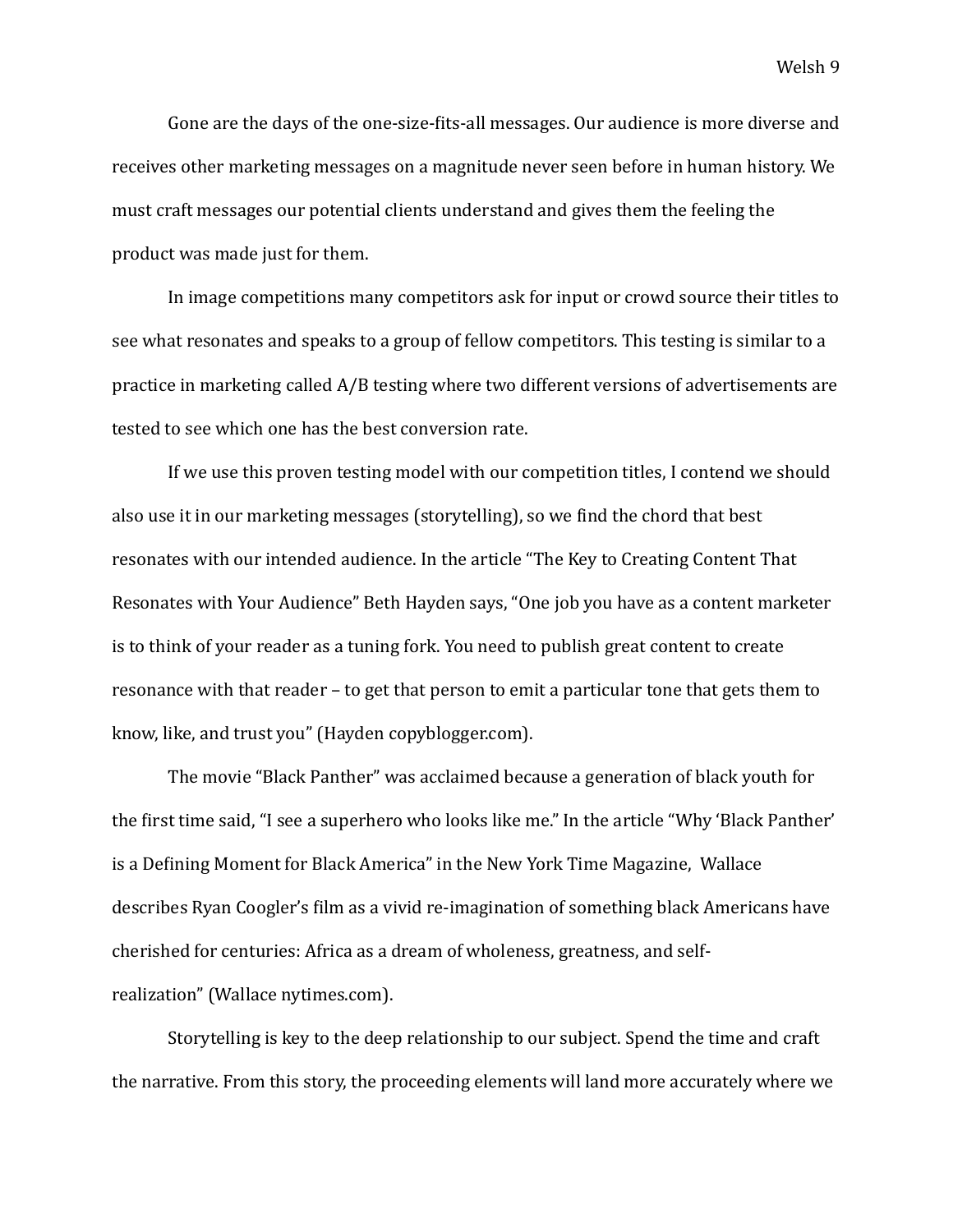intend. As a business, we must create a positive personal connection, one that can't be duplicated or easily imitated by the competition. Business, like art, is all about the relationship between us and our client, and that starts from the very first impression.

#### **Technical Excellence: Color Balance, Presentation, Lighting, and Technique**

Using music again as our example: how many times have you heard that a musician of rap or rock got their start in classical music? Another example is the modern dancer trained for years in ballet before ever breaking out into the more expressive areas of dance.

The discipline to know the fundamentals at a high level is essential to the finished product or art piece being able to stand the test of time. The common sentiment, "learn the rules like a pro so you can break them like an artist," is what sets a moderately skilled artist apart from a master. We can get extremely rigid about the elements of technical excellence, and then the focus is less on art and more on rules. Flexibility will help us create unique work. Nothing crushes creativity faster than being told it's been done "wrong". This applies to creating art or creating business solutions.

A typical phase in business is to write an Operation Excellence (OP/EX) plan. We can translate technical excellence elements (color balance, presentation, lighting, and technique) of the 12 Elements to explain Operation Excellence in business.

We inherently know quality and excellence when we encounter it in a product, and we use our pocketbook to reward the creator of exceptional craftsmanship. Brands like BMW, Lexis and Mercedes build automobiles that meet concepts of technical excellence and have become legends in the marketplace. The companies that can not only communicate but also demonstrate this technical excellence are the ones that can demand a premium price for their product.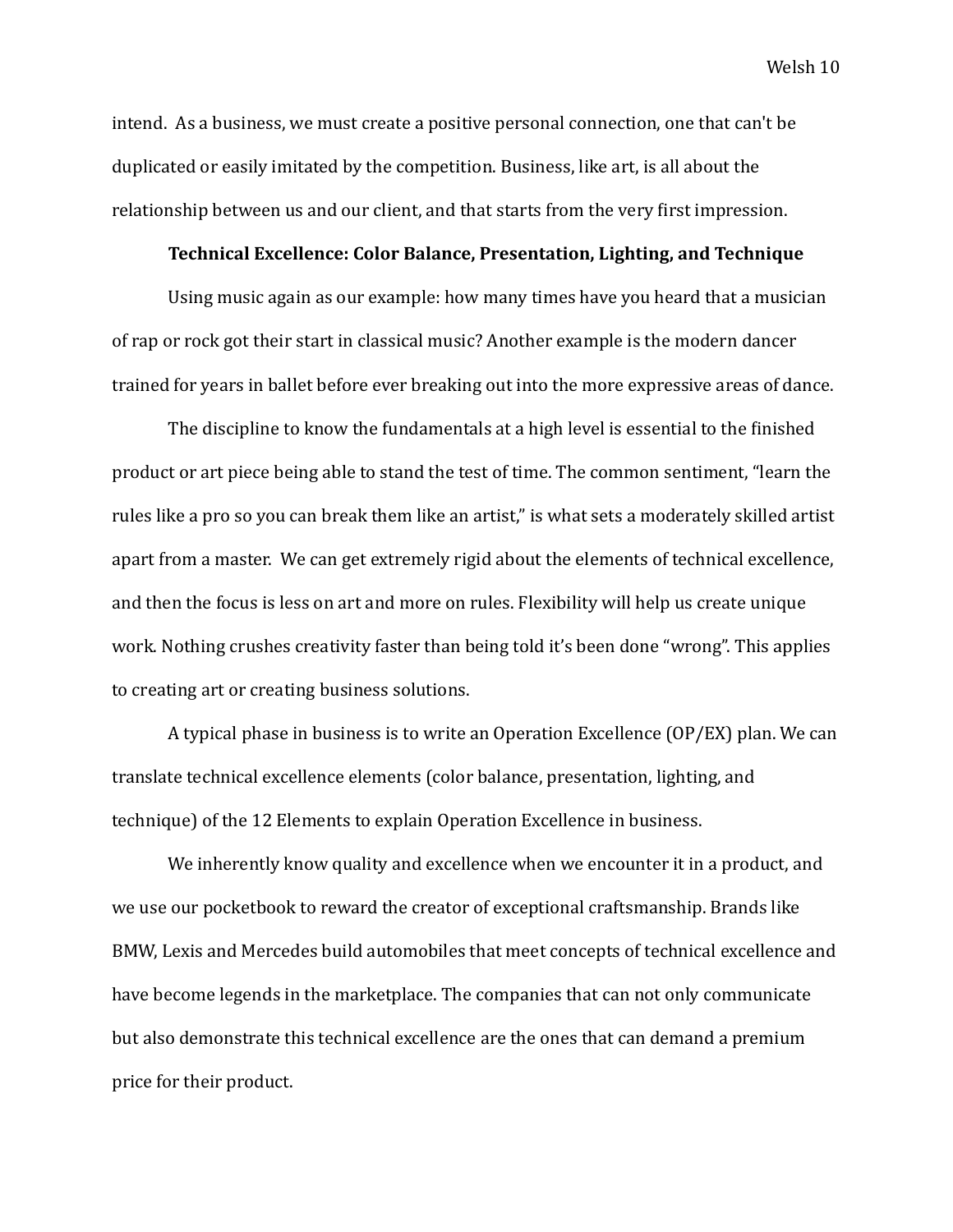If we become adept at increasing our company's  $OP/EX$  in all areas, we increase the value we offer our clients and can therefore charge accordingly. We can reframe how we attain operational excellence through the implementation of technical excellence elements to our business plan.

Let us think of color balance as just balance. We all need to strive for the elusive work-life balance, or the balance between product showcasing and asking for the sale.

In interviews about his book "Jab, Jab, Jab, Right Hook", Gary Vaynerchuk says, "You must give, give, give before you can ask" ([Vaynerchuk](https://www.youtube.com/watch?v=jylS5dIwViI&fbclid=IwAR0HNTqTOg6IH7FNMezAjeJ2b0LLBJPvQB3m3epShTQCsmkhNlAFg8aNjGE) youtube.com). This balance is vital to retain the client we worked so hard to identify. Once we get the product in front of them, we don't want to turn them off by yelling at them to pick us. Vaynerchuk also outlines the importance and complexity of balance in the article "How to Balance Business and Family". Vaynerchuk writes of the difficulties of separating our business from family. As he sees it, his business, employees, and clients are an extension of family, a perspective that becomes an emotionally exhausting life.

The pursuit of balance is a whole topic to itself in the self-help world. To bring it back to the photographic 12 Elements think of how colors work on the color wheel. What is harmonious and what is not? To simplify the task of balancing life, we can try doing more of what brings value and peace to us, our business, and our art and less of what is incongruous to who we are as people, artists, and business owners.

When I see a gift in a small blue box with a white ribbon, I'm immediately drawn into anticipation because this is not just any little blue box, but it's a Tiffany blue box. Tiffany is one of the most iconic brands that leverage presentation to evoke emotion and anticipation. What's inside can be the same as any other company, but the presentation makes it unique.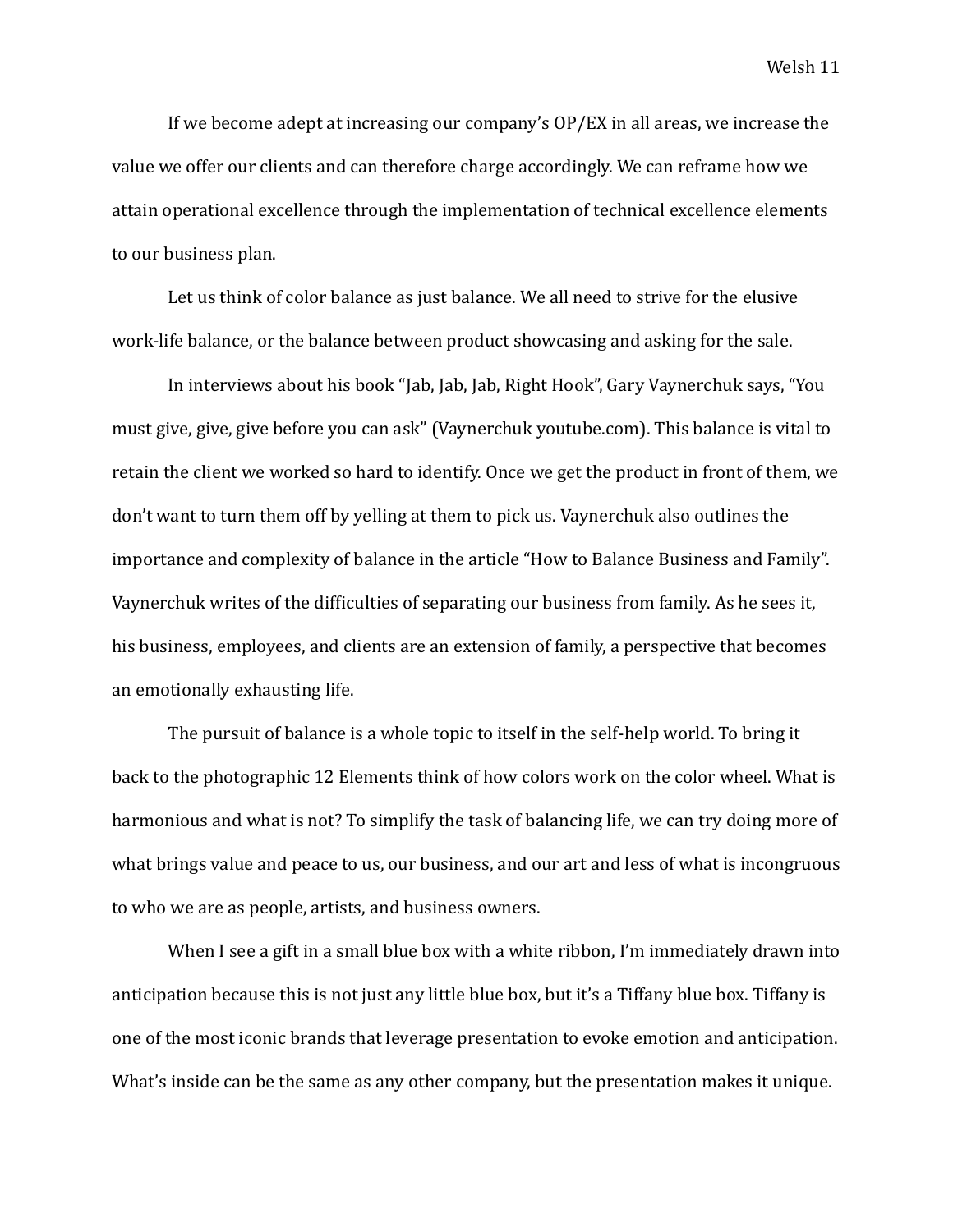We wouldn't deliver handcrafted photography in the same packaging that UPS used to deliver to our door. In our industry, Gregory Daniel has done a marvelous job showcasing the presentation of his art to clients in a way that becomes an event unto itself. If you haven't seen it, check out his Instagram page at @gregorydaniel. His presentation shows the care and pride he takes in delivering his product.

Another example of creating a memorable presentation of product is demonstrated by Ruth Chris Steak House restaurants. At Ruth Chris, the steak is the centerpiece of the plate. "A legendary method, each steak is seared to perfection, finished with butter and freshly chopped parsley and served sizzling on a 500-degree plate" (ruthchris.com). Achieve this level of presentation, and the product will be in a league of its own.

The next element we will discuss is the lighting. Of course, we know the importance of lighting in photography; it's the base everything else is built upon. In business, lighting can be translated as spotlight. For example, some products you might want to spotlight during certain times of the year or seasonally.

The clothing industry does this exceptionally well with their product offerings by matching the mix of items to the upcoming weather season. They showcase shorts, for example, just before the weather turns in anticipation of the weather change, so they build awareness and anticipation in the mind of the consumer. It's the same method they use to sell coats in the late summer.

Shine the spotlight on a product and create demand before the competition or the consumer even needs it. For photographers, this showcasing is done for future high school seniors just after they ring the final bell on their junior year, a full 12 months before they officially graduate. This spotlight approach is used heavily to high school juniors in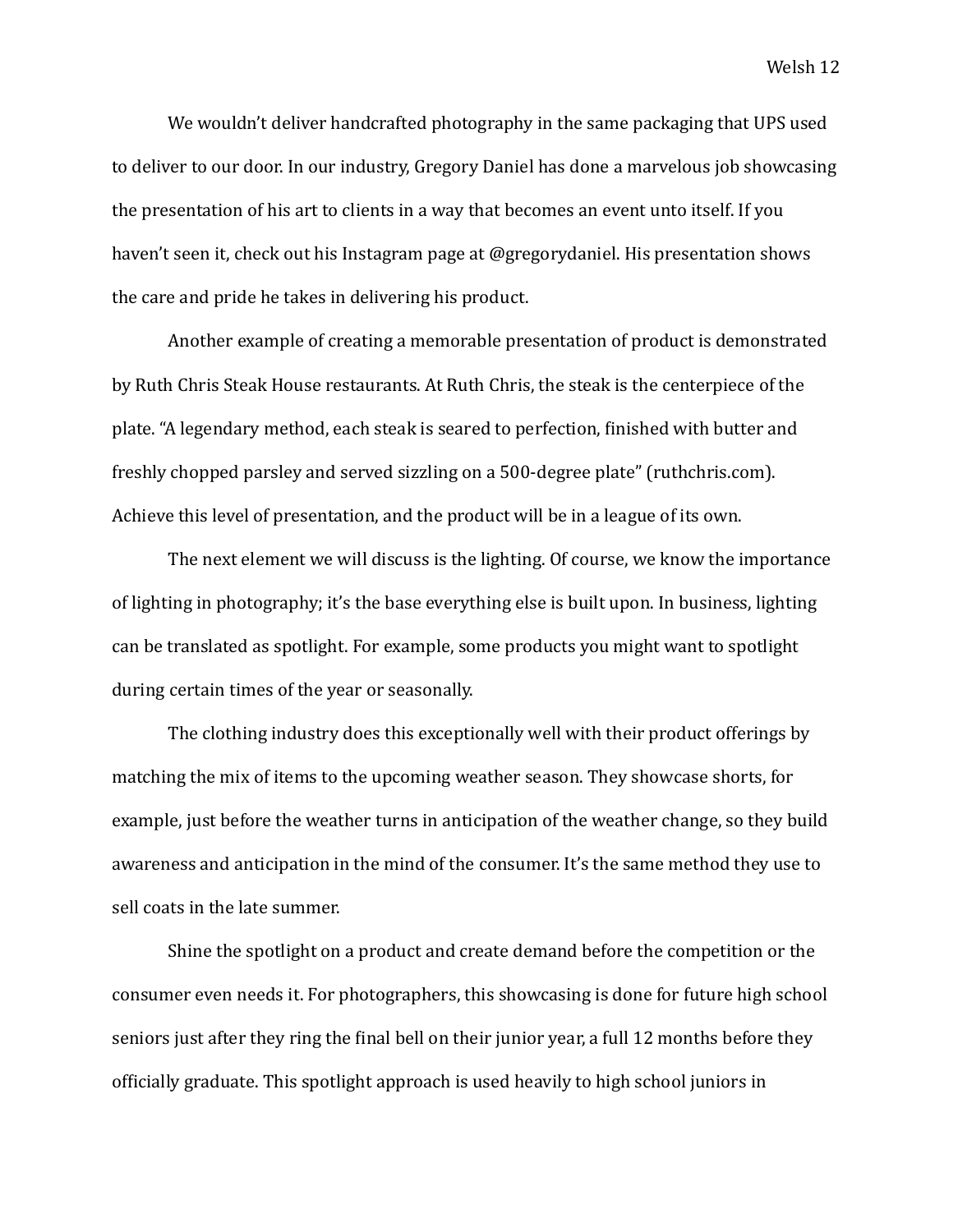preparation for goods and services they will purchase as a senior, including prom tickets, scholarship applications, and college applications. This one year is a marketer's dream to capture the target audience using a spotlight method to get attention and drive sales.

Another way to use light to market our services or goods might be to highlight a key feature of a product. As photographers, we know how to light, and we know that the eye goes to the brightest area of the image. We can use our keen knowledge of lighting to put our business, product, or service into the "light" as masterfully as we light our photographic subject. The art of lighting a subject photographically using all the tools and expertise that a professional photographer is the perfect analogy for how we can set business priorities. draw attention to our products and services, and increase awareness.

The final element in this technical excellence grouping is technique. Can we articulate our process or product assembly in a way that separates it from the competition? Is our technique superior in a way that others can't compete with? This element is an oftenoverlooked element used for differentiation. In the book "Blue Ocean Strategy: How to Create Uncontested Market Space and Make the Competition Irrelevant" by W. Chan Kim this point of differentiation is driven home by the stories of companies that either succeed or fail in head-to-head competition in the marketplace.

For instance, Apple wasn't the first computer. Jobs took the existing technology that at the time was sold separately, and bundled the pieces together into one finished product, ready to be used. This tactic set Apple apart from his competitors who were still just selling parts. This point of differentiation is essential to standing out in the crowd and finding new fields of abundance.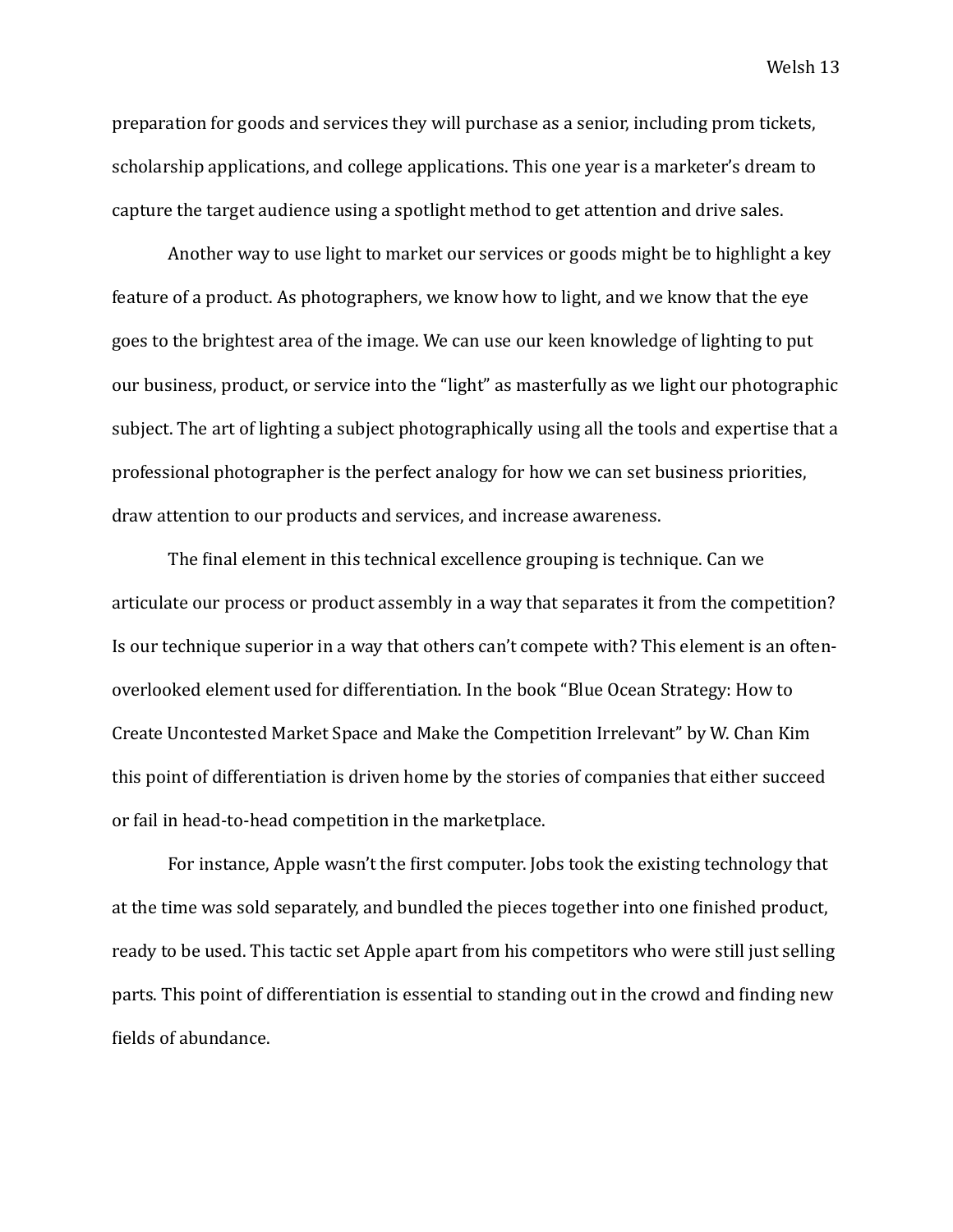We often hear "everyone's a photographer now". As photographers, what can we do to ensure our technique is sought after? Like anything that reaches a level of market success, the imitators will come out of the woodwork quickly. We see this in image competition often. Once a particular style or technique gets the attention and rewards of the judges, many copycats come out the next year.

One way to combat this is to be so good that no one can duplicate your work. I see this in the work of Ben Shirk of Iowa. Ben's photographic and art-finishing techniques have allowed him to reach the highest levels of success in the photographic competition community. Ben further goes beyond the competition with a level of mastery that still leaves a gap between him and his pursuers. Another example of masterful technique in our industry is Ella Carlson from Massachusetts. Ella is a recent Grand Imaging Award winner from PPA and her album "Most Wanted" will be the standard for creativity, style, and technique for years to come.

Ella has the imagination to see these art composites a feat unto themselves, but she also exhibits the skill and techniques to pull it off in a never-before-seen work of art. What are some possible marketing techniques we photographers can draw inspiration from? One place to look is to the Ben Shirk and Ella Carlson of the marketing world, Seth Godin. In his book "Purple Cow" Godin instills the value of being remarkable in your creation, rather than being noticed in the marketplace.

The work of Ansel Adams would be a prime example of an artist that had such robust techniques in his time to separate his work from the competition, and I believe he would still be remarkable today and most likely even be at the forefront of techniques unknown to many at this time.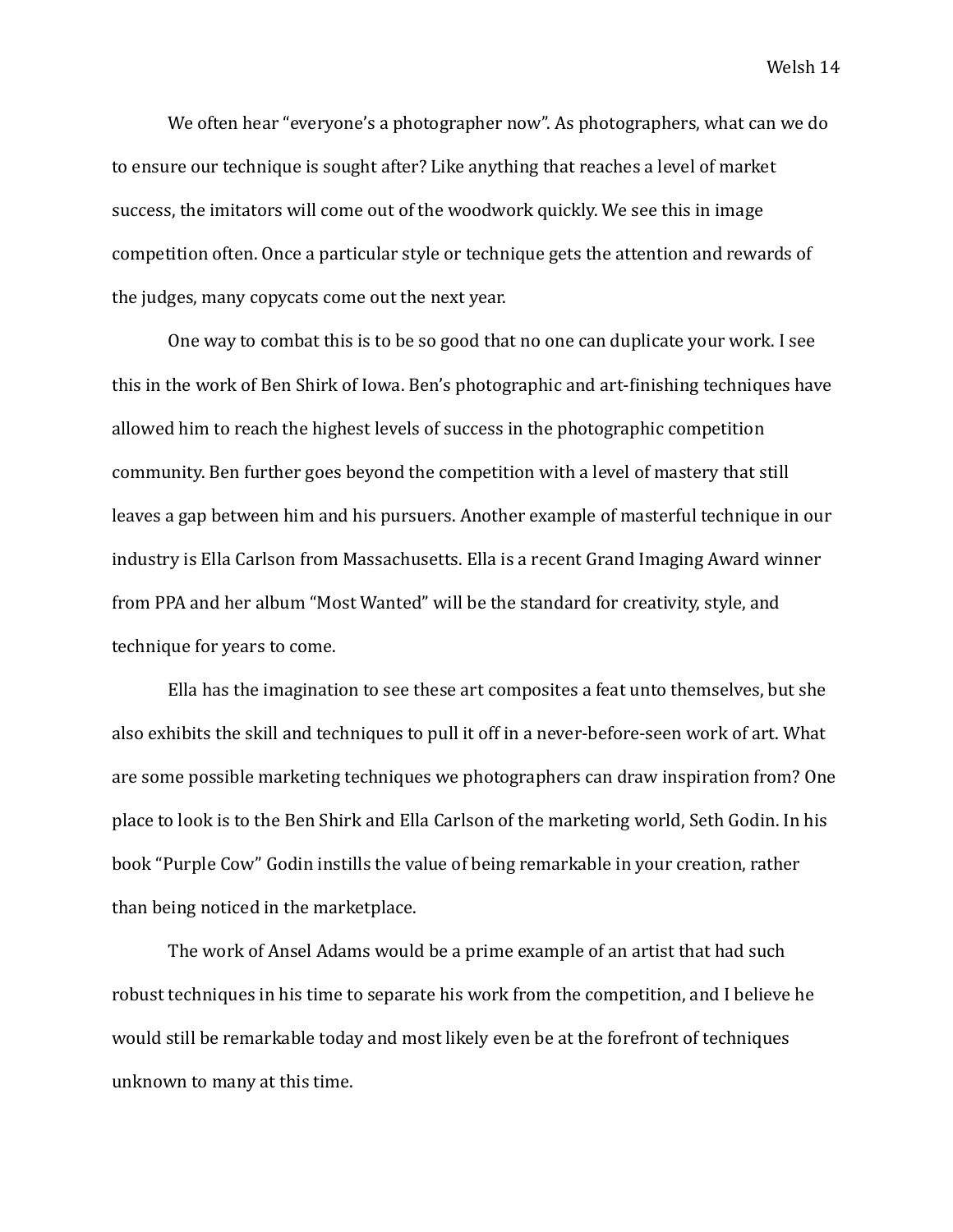# **Conclusion**

In summary, the systematic unpacking of the photographic 12 Elements of a Merit Image and overlaying them onto reliable and tested business principles lessens the confusion for the photographer on understanding how to market and position their business in a way that can lead to success. By taking language photographers are familiar using and embracing it as a model for business I hope to empower the photographic industry to become as artful in their execution of business as they are in their art.

We spend years mastering our skill through image competition. Our common language is infused with the 12 elements. Rather than reinvent the wheel, we have an opportunity to utilize our shared lexicon as a model for operating and marketing a business. 

With this model in place, we can more easily translate what it takes to develop skills needed to not just create art, but create sustainability, independence, and wealth.

Use impact to make a difference through your business. Separate yourself with your creativity and style. Define your market with composition and center of interest. Be a storyteller and have a subject that your audience identifies with and marry this to technical excellence, balance, presentation, lighting, and technique. By adopting this framework, we have the elements needed to achieve our most lofty marketing and business goals.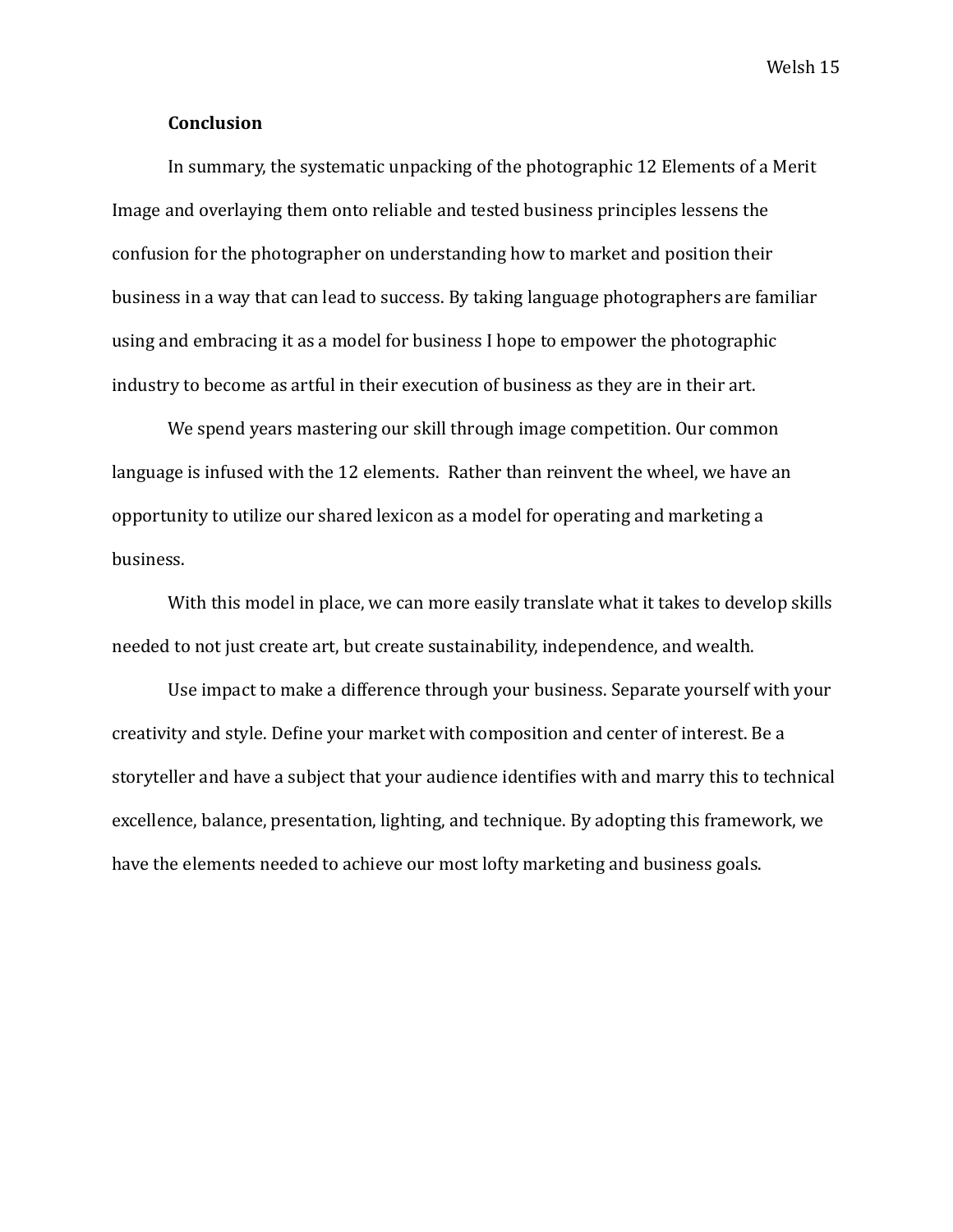# **Works Cited:**

- Dillon, Lisa, and Bryan Welsh. "A Fresh Way to Look at the 12 Elements," 2017. *ppmag.com.* Professional Photographer Magazine. Web. 3 August 2020.
- Sinek, Simon. *Start with Why: How Great Leaders Inspire Everyone to Take Action.* Portfolio/ Penguin. 2009.

Godin, Seth. *Tribes.* Penguin Group. 2008.

*Military.com.* Semper Fidelis. Web. 3 August 2020.

Sinek, Simon, David Mead, and Peter Docker. Find Your Why: A Practical Guide for

*[Discovering Purpose for You and Your Team.](https://www.goodreads.com/work/quotes/49782500)* Portfolio/Penguin. 2017. 

*Toms.com/impact*. Web. 3 August 2020.

warbyparker.com. "History." Web. 3 August 2020.

*Entrepreneur.com.* "Unique Selling Proposition (USP)." Web. 3 August 2020.

- Connick, Wendy. "5 Examples of Unique Selling Propositions." *Influencers Invited Blog, Nasp.com*. Web. 3 August 2020.
- Davidson, Ellis. "How to Define Price Competition in Economics." Chron, smallbusiness.com. Web. 3 August 2020.

wikipedia.org. "Composition (visual arts)." Web. 3 August 2020.

Hayden, Beth. "The Key to Creating Content that Resonates with Your Audience," 2013. *[copyblogger.com.](https://www.copyblogger.com/resonant-content-marketing/)* Web. 3 August 2020. 

Wallace, Carvell. "Why 'Black Panther' Is a Defining Moment for Black America," 2018. *Nytimes.com.* Web. 3 August 2020. 

Vaynerchuk, Gary. *Jab, Jab, Jab, Right Hook: How to Tell Your Story in a Noisy Social World.* Harper Business. 2013.